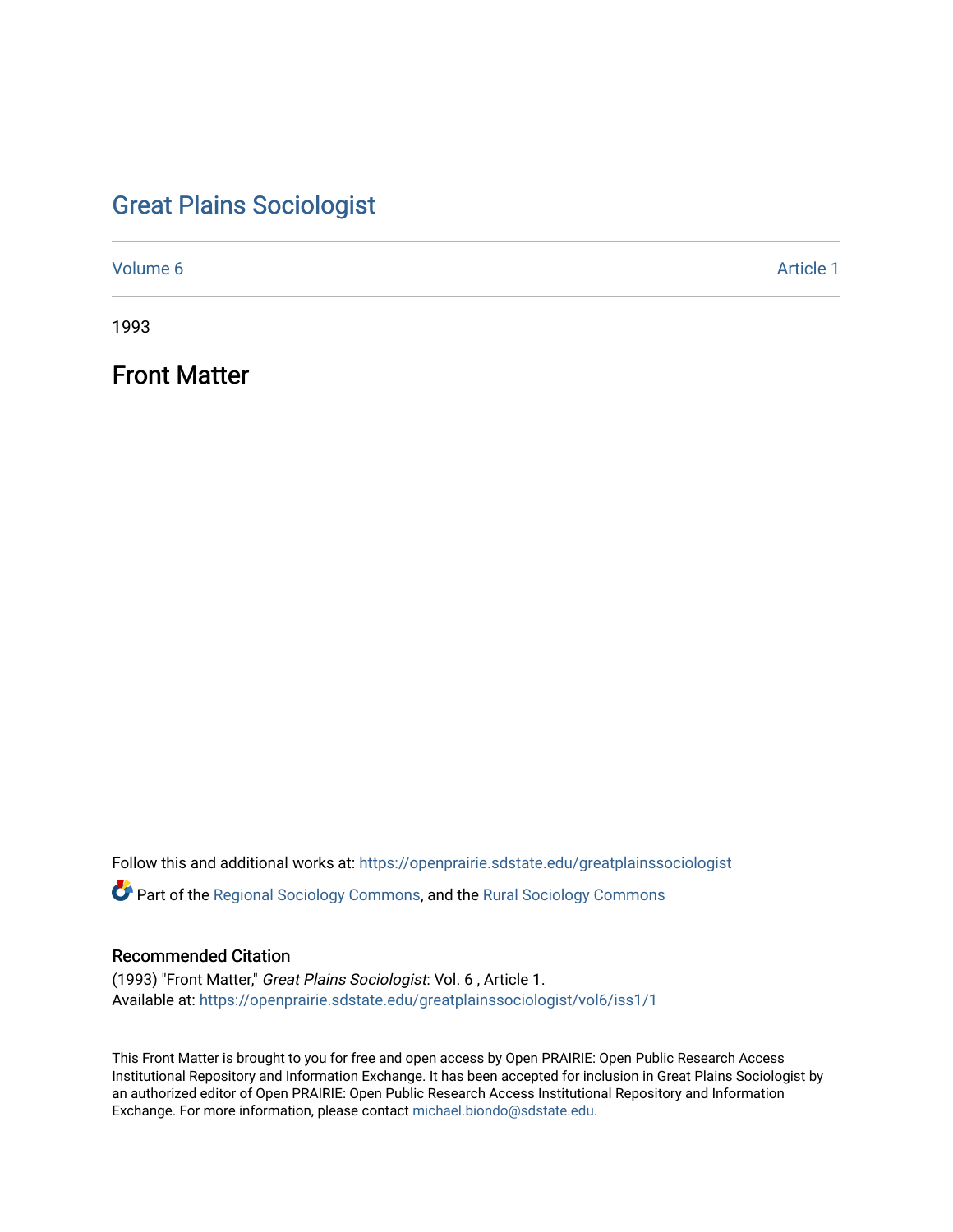## The Great Plains Sociologist

| Volume 6 | Number 1 | 1993 |
|----------|----------|------|
|          |          |      |

#### Official Journal of the Great Plains Sociological Association

#### Editors

Gary A. Goreham Department of Sociology/Anthropology North Dakota State University

> Geoffrey Grant Department of Rural Sociology South Dakota State University

#### Book Review Editor

Robert C. Thompson Department of Sociology Minot State University

Editorial Assistant Kate Ulmer Department of Sociology/Anthropology North Dakota State University

Department of Sociology/Anthropology North Dakota State University Fargo, North Dakota

 $\mathbf{t}$ 

 $\mathbf{i}$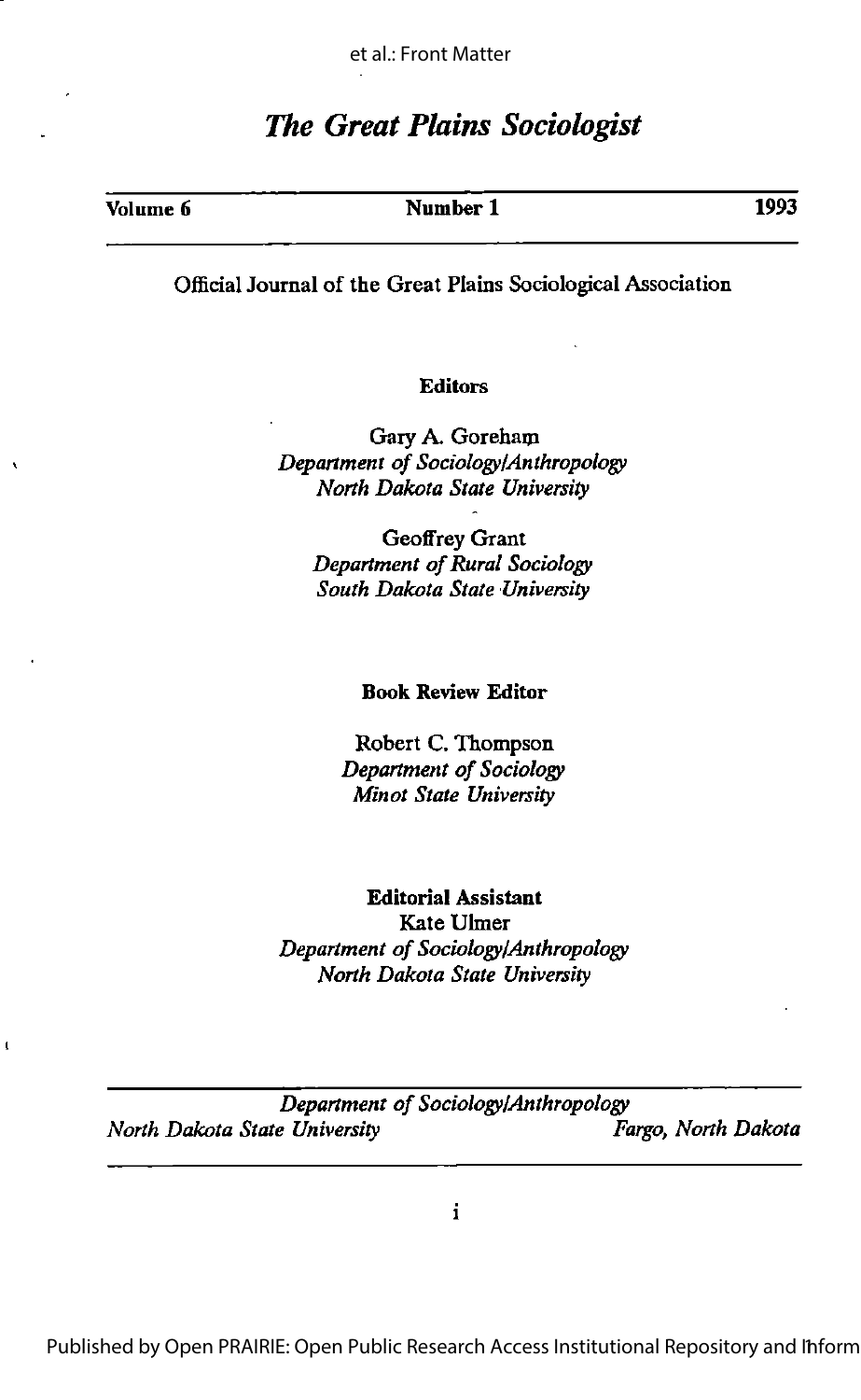Geoffrey Grant South Dakota State University

Don Arwood Jack Geller Harlowe Hatle Donna Hess Rick Ludtke

George A. Youngs, Jr. North Dakota State University

Andrew Scott Ziner University of North Dakota

Kathleen Hemann University of North Dakota

Donna Hess South Dakota State University

The Great Plains Sociologist

An annual journal

https://openprairie.sdstate.edu/greatplainssociologist/vol6/iss1/1

1992-1993 Officers

The Great Plains Sociological Association

Reviewers

Great Plains Sociologist, Vol. 6 [1993], Art. 1

Secretary/Treasurer

Janet Kelly Moen Marv Mutzenberger Jerry Rosanke Jim Stewart Kathleen Tiemann

Program Chair

President

Past President

Vice President

(ISSN: 0896-0054)

 $\ddot{\mathbf{u}}$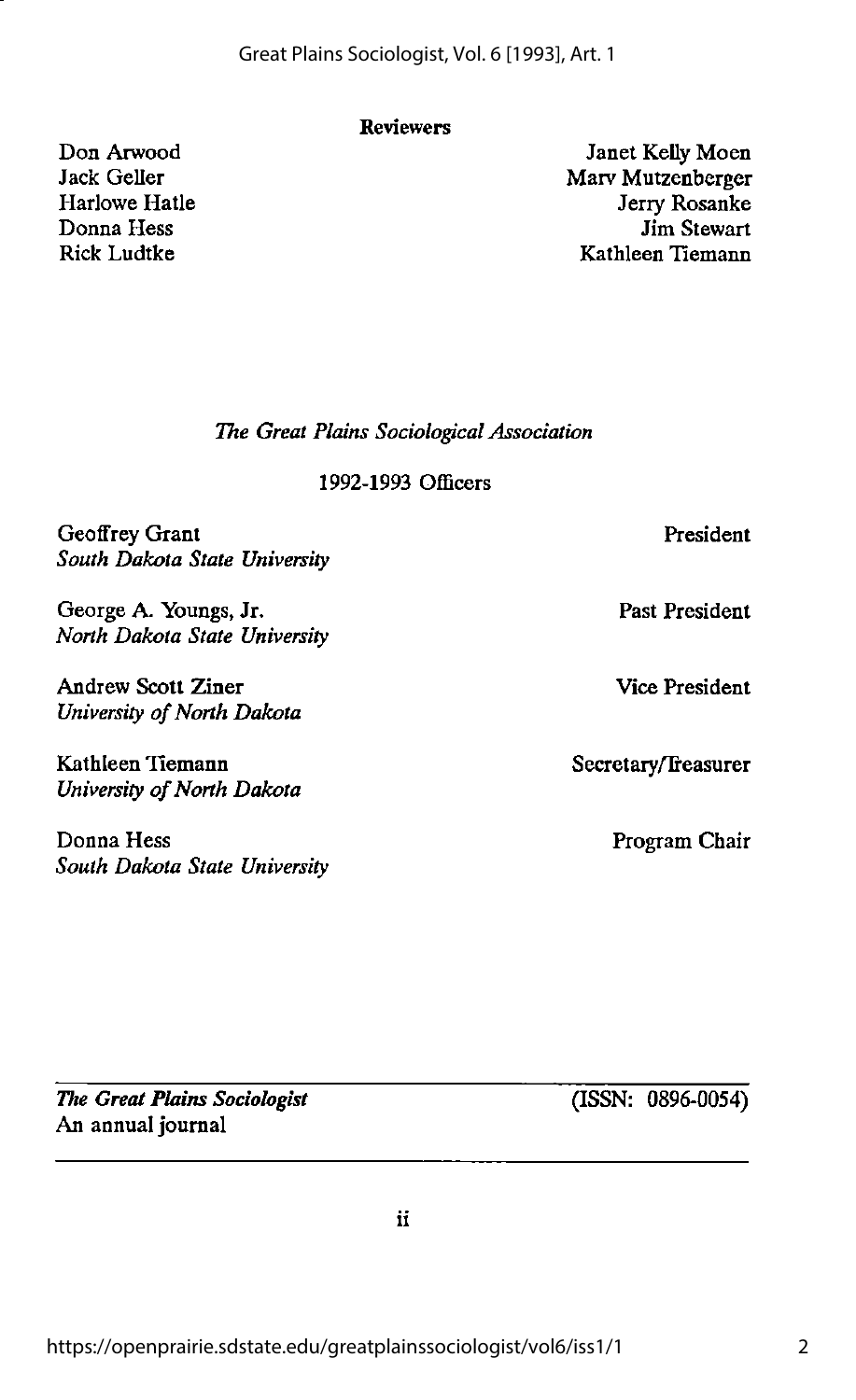÷.

#### **Editorial Policy Statement**

The Great Plains Sociologist is published as a generalist sociology journal by the Great Plains Sociological Association, thus we publish articles of general interest to sociologists in the region and beyond. The organization primarily seeks to serve sociologists from the Great Plains. However, that does not necessarily limit the material published in the journal. Our readers are sociologists, from undergraduates to full professors, with wide ranging interests in the discipline.

•The following guidelines are offered to authors who wish to submit their work to the journal for publication:

- 1. Tbe topics should be of interest to a relativefy wide audience of sociologists. This does not mean that a majority of sociologists must agree with the findings or discussions. The popularity of the findings play no role in the decision to publish. Publication is always based on quality of the work.
- 2. We are unable to publish lengthy articles; brevity is definitely required. Manuscripts should typically be in the range of 10 to 15 journal pages, with an absolute limit of 20 journal pages.
- 3. Many types of manuscripts will be considered for publication. For example, we publish traditionalresearch articles that empirically test hypotheses derived from social theory, thought pieces explicating ideas or investigating specific topics, and articles that focus on teaching techniques or experiences.
- 4. All articles submitted for review should include three copies of the manuscript. Upon acceptance, one copy of the manuscript and a computer disk (preferably in WordPerfect) must be submitted.
- 5. Manuscriptssubmitted for publication should be sent to the journal editor, and are then sent to at least two reviewersfor comment and recommendation. The journal editor also reads submissions and has responsibility for the final decision to publish or not. The editor and reviewers may request that a manuscript be rewritten and resubmitted.
- 6. To preserve anonymity, please attach to the manuscript a cover page that contains authorship, address, and institutional affiliation.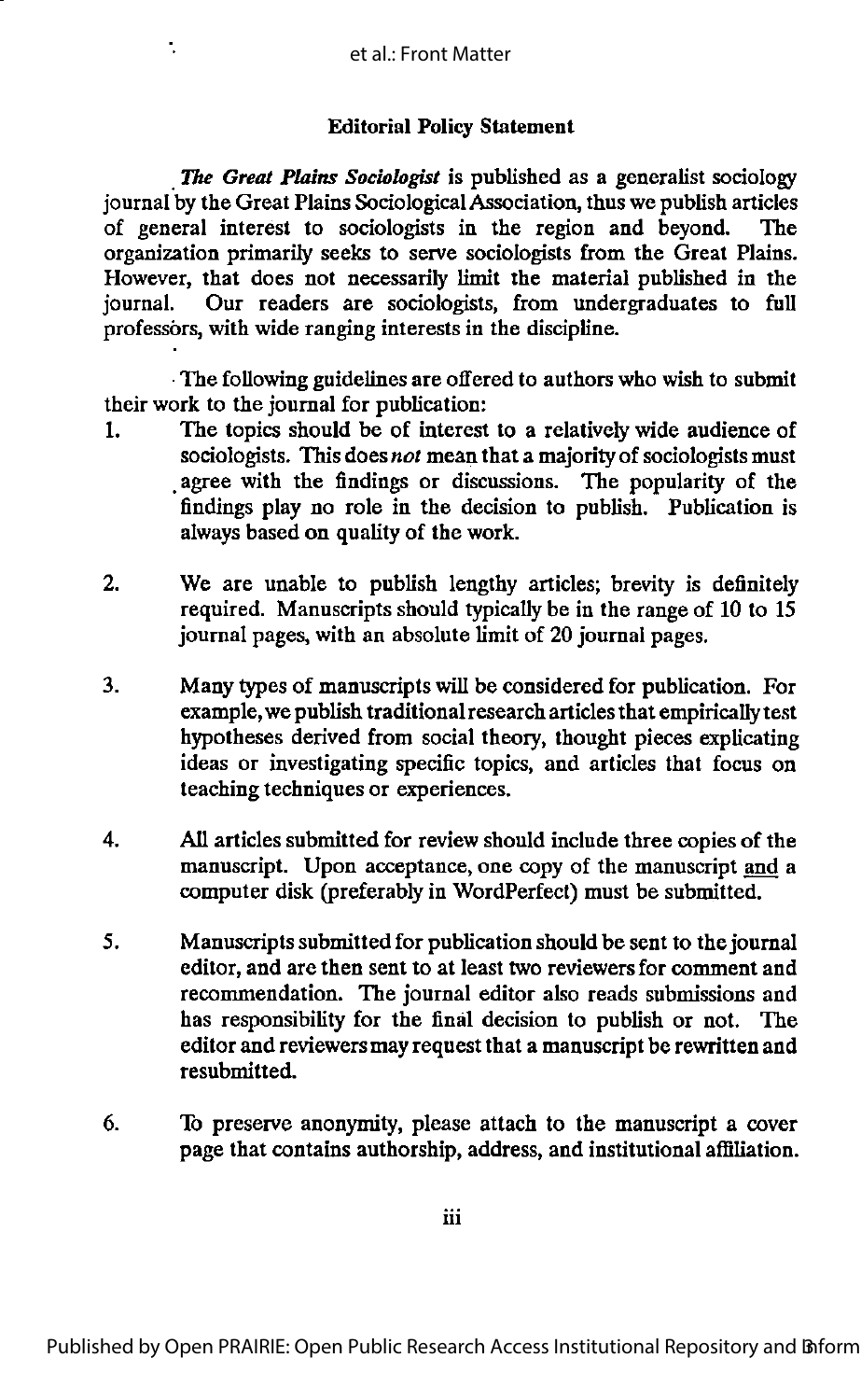The next page should contain the title of the article only. The authorship page will be removed and retained by the editor to assure anonymity.

7. Manuscript format should follow American Sociological Review (ASR) form both for references and style. See a recent copy of the ASR as a style guide.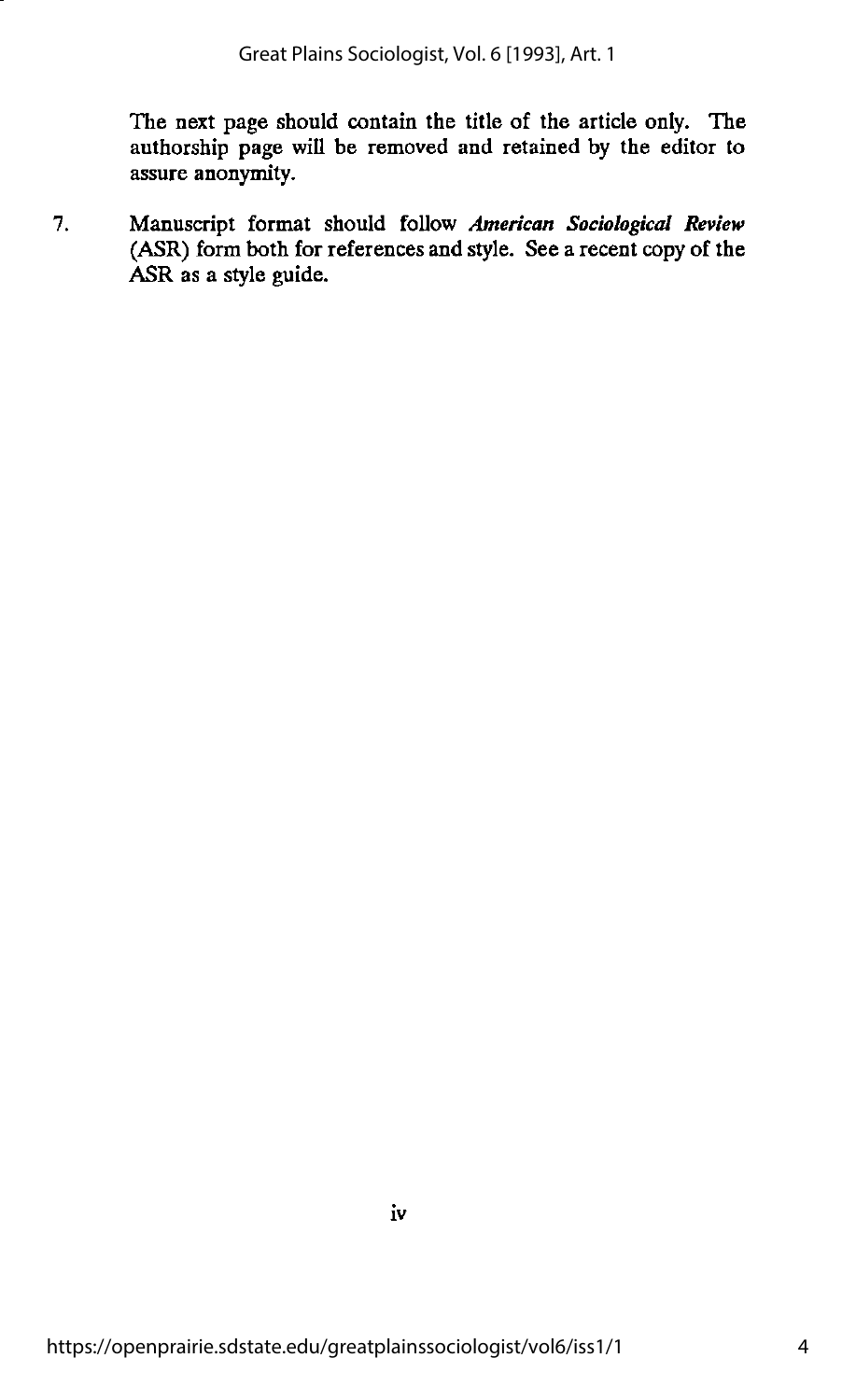#### **ARTICLES**

| 1                     | "You Best Read It to Me My Dear": Methodological Issues<br>with Marginally Literate Subjects<br>Donna Lee Davis                                                                |
|-----------------------|--------------------------------------------------------------------------------------------------------------------------------------------------------------------------------|
| 25                    | Animal Rights, Government Regulations, and Rural<br>Economies: An Examination of Factors Contributing to the<br><b>Economic Future of Rural Communities</b><br>Dana C. De Witt |
| 54                    | Elwyn Robinson and Settlement Patterns in North and<br>South Dakota<br>Alan Fricker                                                                                            |
| <b>RESEARCH NOTES</b> |                                                                                                                                                                                |
| 77                    | <b>Religiosity and Organ Donation Willingness</b><br>Jarilyn Schroeder-Gess and Daniel J. Klenow                                                                               |
| <b>BOOK REVIEWS</b>   |                                                                                                                                                                                |
| 90                    | Geoffrey Grant<br>The Poverty Debate: Politics and the Poor in America<br>C. Emory Burton                                                                                      |
| 96                    | Stewart E. Kelly<br><b>Beyond Individualism</b><br><b>Jack Crittenden</b>                                                                                                      |
| 98                    | Thomas C. Langham<br>Rural Communities: Legacy and Change<br>Cornelia Butler Flora, Jan L. Flora, Jacqueline D. Spears,<br>and Louis E. Swanson                                |
| 101                   | Patricia Ann Wasely Lomire<br>Next of Kin: An International Reader on Changing Families<br>Lorne Tepperman and Susannah J. Wilson (eds.)                                       |

V

l,